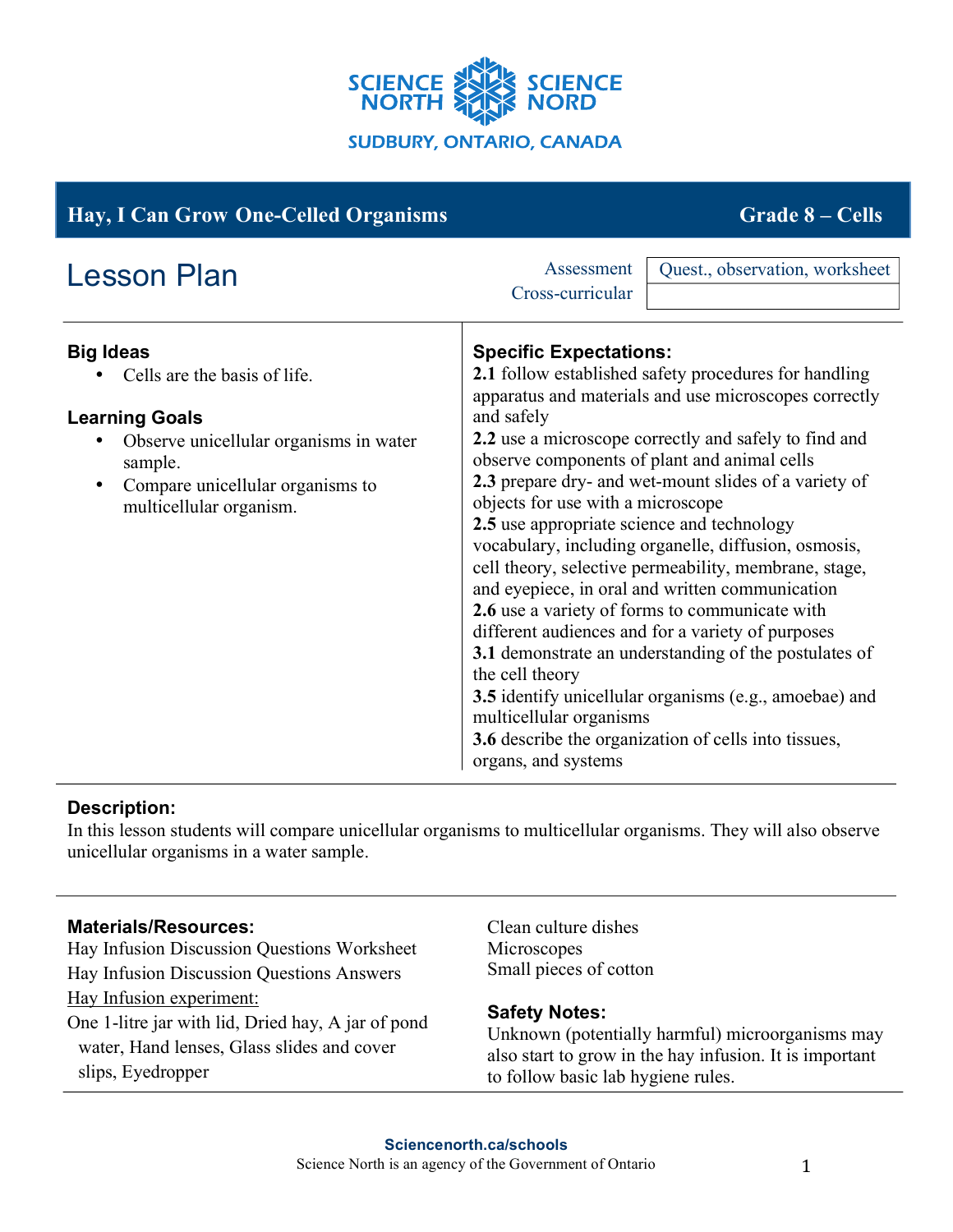### **Introduction**

Ask students, "What are protozoa? What do they look like? Where do they live?" "Are protozoa plants, animals or something else?" Answer: unicellular eukaryotic organisms with animal like characteristics. You can use this as an opportunity to talk about how they are different from bacteria (prokaryotic, no nucleus) and different from multicellular organisms.

Explain to students you will be growing protozoa in a "hay infusion" with pond water. Unknown (potentially harmful) microorganisms may also start to grow in the hay infusion. It is important to follow basic lab hygiene rules. This website has good advice on safety with microscopy. http://www.microbehunter.com/safety-issues-in-microscopy/

### **Action**

Make a hay infusion ahead of time to be ready for the lesson. Add cut up hay to water in an open jar or container. The hay should be free of herbicides and pesticides. The water should be untreated - from a stream, pond or puddle. (If you take the students out to collect the pond water, have them make observations of the microorganisms found in the water). The container should be kept at room temperature. Initially bacteria will grow (and perhaps create an odour). The bacteria are food for the protozoa, whose populations will then increase. The protozoa populations peak in about a week.

After the protozoa have grown, give each student (or team) a clean culture dish. Open the jar, and with an eyedropper collect a sample of the water from the top. Have the students observe their water samples with a hand lens, and make observations.

Next, have each student observe the protozoa in their culture dishes through the microscopes. Place a drop of water on a clean, dry glass slide. Cover the drop with a cover glass by placing one edge down first to avoid trapping air bubbles beneath the glass. If the protozoa are moving around too much, try placing a few fibres of cotton on the slide before adding the drop of water. This should trap the protozoa. Try observing first under low power, and then gradually move to high power.

It is easier to observe microorganisms under low to medium powers in the microscope as the protozoa move very quickly and are easier to observe with a wide field of view. The field of view narrows under higher magnification.

Have each student draw the animals they see and if possible, identify how each are moving.

Have students complete the discussion questions. (See Links)

# **Consolidation/Extension**

You can use the discussion questions as a summative assessment, if you choose. They are a jumping off point to discuss the differences between unicellular and multicellular organisms. Discuss with the students why larger, more complex multicellular organisms have tissues, organs and organ systems.